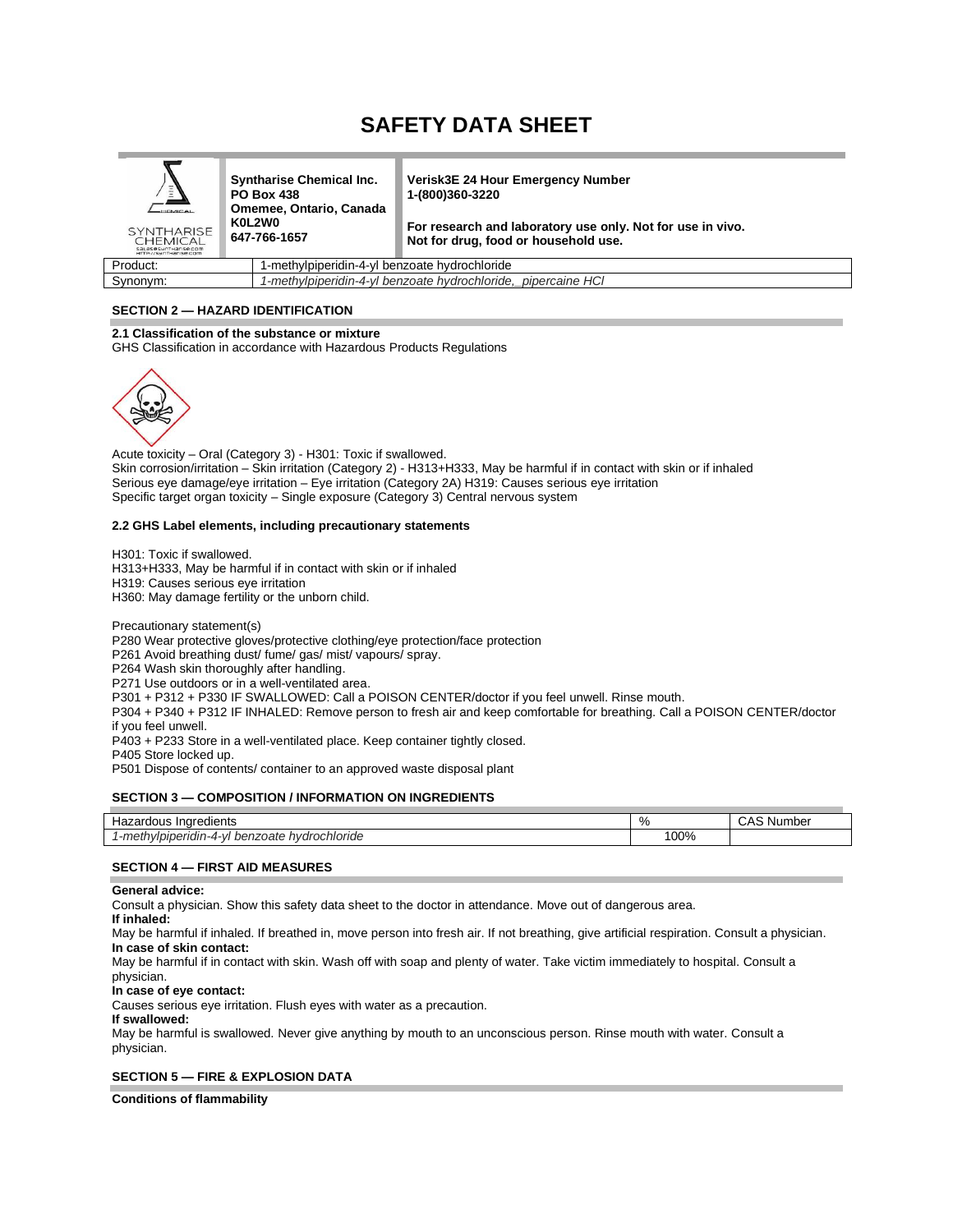#### Not flammable or combustible. **Suitable extinguishing media**  Use water spray, alcohol-resistant foam, dry chemical or carbon dioxide. **Special protective equipment for firefighters**  Wear self contained breathing apparatus for fire fighting if necessary. **Hazardous combustion products**  Thermal decomposition may produce toxic gases such as carbon monoxide, hydrogen chloride, carbon dioxide, and nitrogen oxides. **Explosion data - sensitivity to mechanical impact** no data available **Explosion data - sensitivity to static discharge**  no data available

## **SECTION 6 — ACCIDENTAL RELEASE MEASURES**

## **Personal precautions**

Wear respiratory protection. Avoid dust formation. Avoid breathing dust, vapours, mist or gas. Ensure adequate ventilation. Evacuate personnel to safe areas. **Environmental precautions** 

Prevent further leakage or spillage if safe to do so. Do not let product enter drains. **Methods and materials for containment and cleaning up** 

Pick up and arrange disposal without creating dust. Sweep up and shovel. Keep in suitable, closed containers for disposal.

## **SECTION 7 — HANDLING AND STORAGE**

## **Precautions for safe handling**

Avoid contact with skin and eyes. Avoid formation of dust. Provide appropriate exhaust ventilation at places where dust is formed. Normal measures for preventive fire protection.

# **Conditions for safe storage**

Keep container tightly closed in a dry and well-ventilated place away from incompatible chemicals. Recommended storage temperature: <10 °C

## **SECTION 8 — EXPOSURE CONTROL/PERSONAL PROTECTION**

#### **Personal protective equipment**

## **Respiratory protection**

Where risk assessment shows air-purifying respirators are appropriate, use a full-face particle respirator type N99 (US) or type P2 (EN 143) respirator cartridges as a backup to engineering controls. If the respirator is the sole means of protection, use a full-face supplied air respirator. Use respirators and components tested and approved under appropriate government standards such as NIOSH (US) or CEN (EU).

## **Hand protection**

Handle with gloves. Gloves must be inspected prior to use. Use proper glove removal technique (without touching glove's outer surface) to avoid skin contact with this product. Dispose of contaminated gloves after use in accordance with applicable laws and good laboratory practices. Wash and dry hands.

## **Full contact**

**Material:** Nitrile rubber or Latex gloves

#### **Splash contact**

**Material:** Nitrile rubber or Latex gloves

## **Eye protection**

Face shield and safety glasses Use equipment for eye protection tested and approved under appropriate government standards such as NIOSH (US) or EN 166(EU).

## **Skin and body protection**

Complete suit protecting against chemicals, The type of protective equipment must be selected according to the concentration and amount of the dangerous substance at the specific workplace.

#### **Hygiene measures**

Avoid contact with skin, eyes and clothing. Wash hands before breaks and immediately after handling the product.

## **Engineering controls**

If user operations generate dust, fume or mist, use ventilation to keep exposure to airborne contaminants below the exposure limit.

## **SECTION 9 — PHYSICAL & CHEMICAL PROPERTIES**

| Form                          | Solid                       |  |
|-------------------------------|-----------------------------|--|
| Odour & Appearance :          | White crystalline odourless |  |
| Molecular Weight:             | 255.74g/mol                 |  |
| Molecular Formula:            | C13H17NO2.CIH               |  |
| Odour Threshold (ppm):        | N/A                         |  |
| Specific Gravity:             | N/A                         |  |
| Vapour Density (air = $1$ ) : | N/A                         |  |
| Vapour Pressure               | N/A                         |  |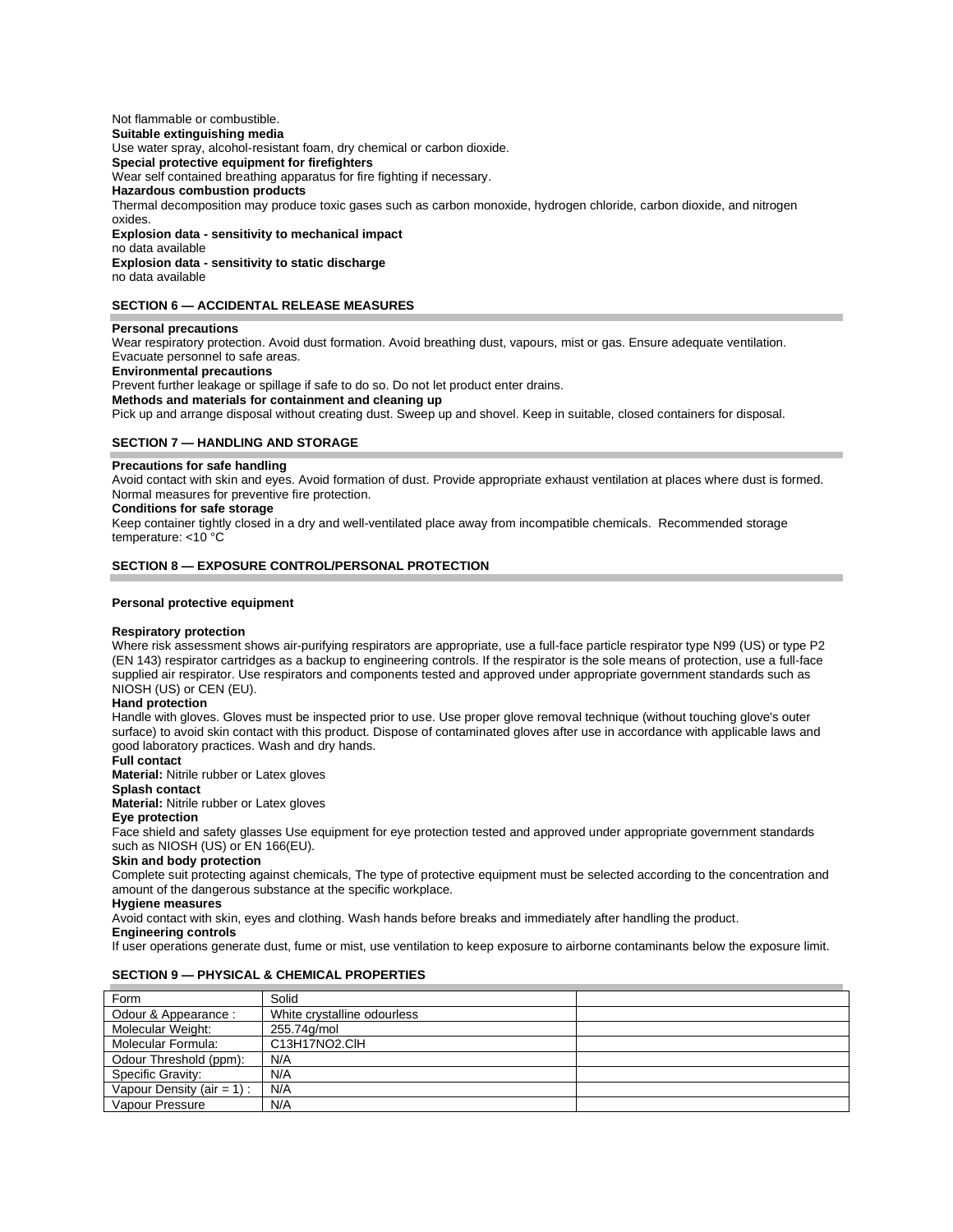| $(mmHq)$ :               |     |  |
|--------------------------|-----|--|
| <b>Evaporation Rate:</b> | N/A |  |
| Boiling Point (°C) :     | N/A |  |
| Freezing Point (°C):     | N/A |  |
| pH Coefficient of        | N/A |  |
| Water/Oil Distribution:  |     |  |

# **SECTION 10 — STABILITY AND REACTIVITY**

| <b>Chemically Stable</b>       | Yes                                                                                    |
|--------------------------------|----------------------------------------------------------------------------------------|
| Incompatibility:               | <b>Strong Oxidizers</b>                                                                |
| Thermal                        | Protect from light and heat.                                                           |
| Decomposition/Conditions to be |                                                                                        |
| avoided:                       |                                                                                        |
| Hazardous Decomposition        | Thermal decomposition may produce toxic gases such as carbon monoxide, carbon dioxide, |
| Products:                      | and nitrogen oxides.                                                                   |

# **SECTION 11 — TOXICOLOGICAL PROPERTIES**

| Acute Exposure:             | May be harmful by inhalation, ingestion or eye and/or skin absorption. Oral LD50 220mg/kg (rat) |
|-----------------------------|-------------------------------------------------------------------------------------------------|
| Chronic Exposure:           | not available                                                                                   |
| Exposure Limits: (value,    | not available                                                                                   |
| source, date)               |                                                                                                 |
| Irritancy:                  | May cause irritation to eye, mucous membranes, upper respiratory system, and/or skin.           |
| Sensitization:              | not available                                                                                   |
| Carcinogenicity:            | not available                                                                                   |
| Reproductive Toxicity:      | not available                                                                                   |
| Teratogenicity:             | not available                                                                                   |
| Mutagenicity:               | not available                                                                                   |
| STOT-single exposure        | not available                                                                                   |
| STOT-repeat exposure        | not available                                                                                   |
| <b>Potential Health</b>     | Inhalation - May be harmful if inhaled. May cause respiratory tract irritation                  |
| Hazards                     | Ingestion- May be harmful if swallowed.                                                         |
|                             | Skin- May be harmful if absorbed through skin. May cause skin irritation.                       |
|                             | Eyes- May cause eye irritation.                                                                 |
| <b>Synergistic Effects:</b> | not available                                                                                   |

## **SECTION 12 — ECOLOGICAL INFO**

| Toxicity:                        | not available                                                      |
|----------------------------------|--------------------------------------------------------------------|
| Persistence & degradability:     | not available                                                      |
| <b>Bioaccumulation Potential</b> | not available                                                      |
| Waste Disposal:                  | Dispose of according to local and regional authority requirements. |
| Mobility in soil:                | not available                                                      |
| PBT & vPvB assessment:           | not available                                                      |
| Other adverse effects            | not available                                                      |

# **SECTION 13 — FIRST AID MEASURES**

These disposal guidelines are for catalog-sized quantities only. Federal regulations may apply to empty container. Provincial and/or local guidelines may be different. Dispose in accordance with regulations or by a licensed disposal company.

# **SECTION 14 — TRANSPORT INFO**

**TDG**/**IMDG/IATA** Toxic Solid DOT Hazard Class: 6.1 POISON UN#: 2811 Packing Group: III